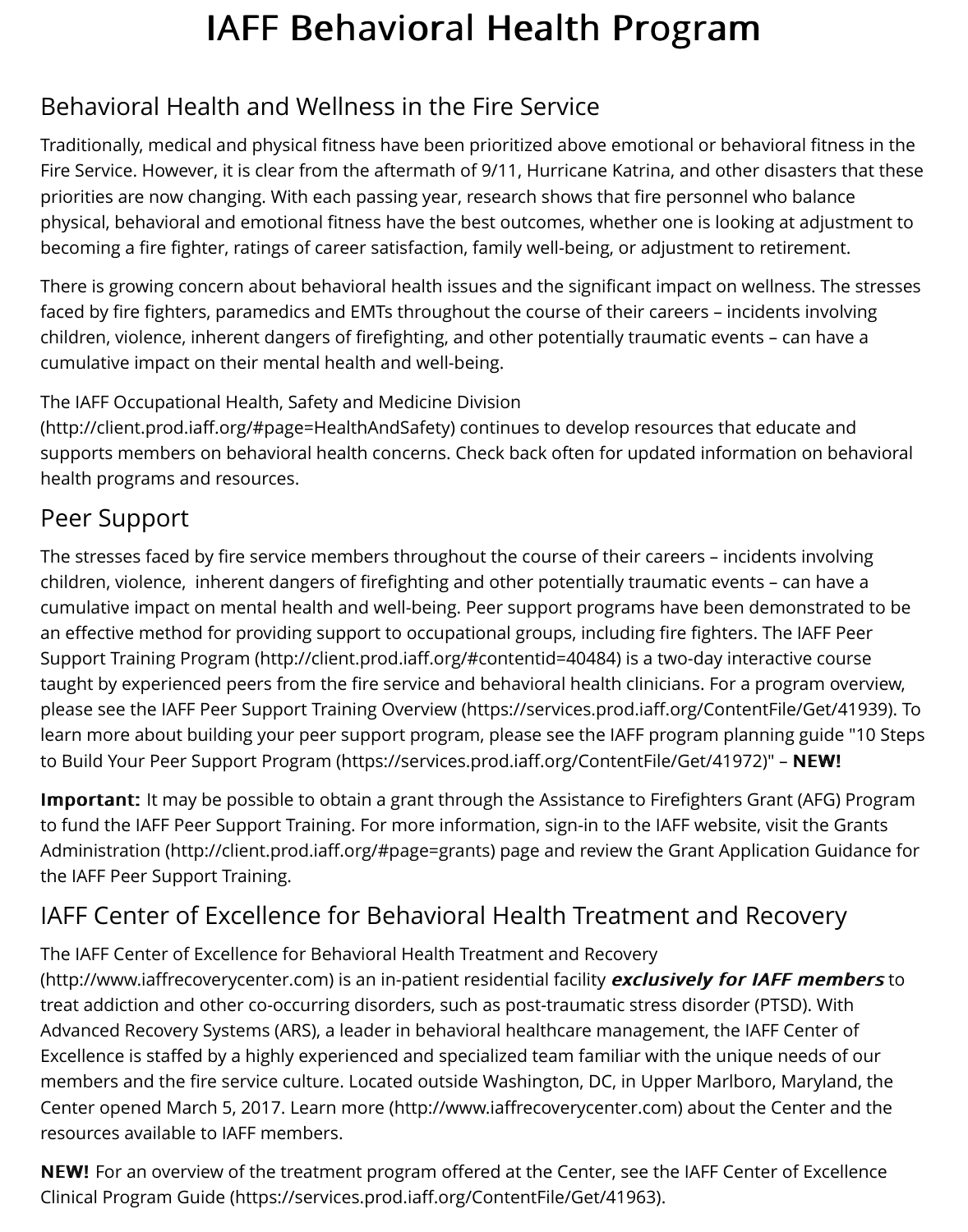Vancouver, British Columbia, includes plenary sessions and workshops addressing behavioral health issues in the fire service. The 2017 Vincent J. Bollon Affiliate Leadership Training Summit (ALTS) - held in Anaheim, California – included a two-hour panel presentation on Addressing PTSD Through Peer (https://www.youtube.com/watch?v=CTHBtB92uDA). Other presentations at past IAFF events incl Traumatic Stress Disorder in the Fire Service (https://www.youtube.com/watch?v=WkzztWPuto8).

The IAFF has created an Online Behavioral Health Awareness Course (http://lms.iaff.org/course/v id=64). The two-hour course is self-paced and tailored for the fire service. The overview course co depression, substance abuse, trauma, PTSD, suicide risk and prevention, and strategies for maint balance and emotional wellness. Use IAFF login credentials to access the course.

The IAFF highlighted the risks of PTSD in the fire service through its cover story "Bringing PTSD O Shadows" (http://www.iaff.org/mag/2015/01/html5/) in Fire Fighter Quarterly magazine (Winter 2

IAFF national meetings regularly include plenary sessions and workshops to educate members, s two-hour panel presentation (https://www.youtube.com/watch?v=WkzztWPuto8) on behavioral h 2015 Affiliate Leadership Training Summit in Anaheim, California. The panel included: Suzy Gulliv Warriors Research Institute and Professor at Texas A&M; Frank Leto, Uniformed Fire Officers Assec Local 854; Joe Schulle, President, Philadelphia Local 22; Kenneth Stuart, President, Seattle Local 2 Patrick Morrison, IAFF Health and Safety (moderator).

The IAFF has updated the Fire Service Joint Labor Management Wellness/Fitness Initiative (3rd Edition) include a [behavioral health \(http://www.iaff.org/HS/wfiresource/BehavioralHealth](https://www.youtube.com/watch?v=WkzztWPuto8)/behavioralhea component to help departments develop successful and comprehensive behavioral health progr

Funded by a FEMA Fire Prevention and Safety grant, the IAFF has worked with researchers from T and Baylor Scott & White Healthcare to offer new resources on suicide awareness and prevention SOPs to use following a suicide (http://client.prod.iaff.org/#contentid=1748).

A set of guidelines - Responding to Members' Behavioral Health Needs: A Three-Month Action Pl Leaders (https://services.prod.iaff.org/ContentFile/Get/30684) – was developed for the 2017 Vinc Affiliate Leadership Training Summit. The plan outlines concrete steps that IAFF affiliates can take them respond when there's a behavioral health need.

### [Important Behavioral Health Links](http://client.prod.iaff.org/#contentid=1748)

- United Phoenix Firefighters' FireStrong (http://firestrong.org/) website has behavioral health for the fire service
- U.S. Department of Veteran Affairs' National Center for PTSD (http://www.ptsd.va.gov/) is ded research and education on trauma and PTSD
- National Suicide Prevention Lifeline (http://www.suicidepreventionlifeline.org/) 1-800-273-T.  $\bullet$ connects callers to local crisis centers and has information on suicide prevention.

### NEW! Additional Behavioral [Health Resources](http://www.ptsd.va.gov/)